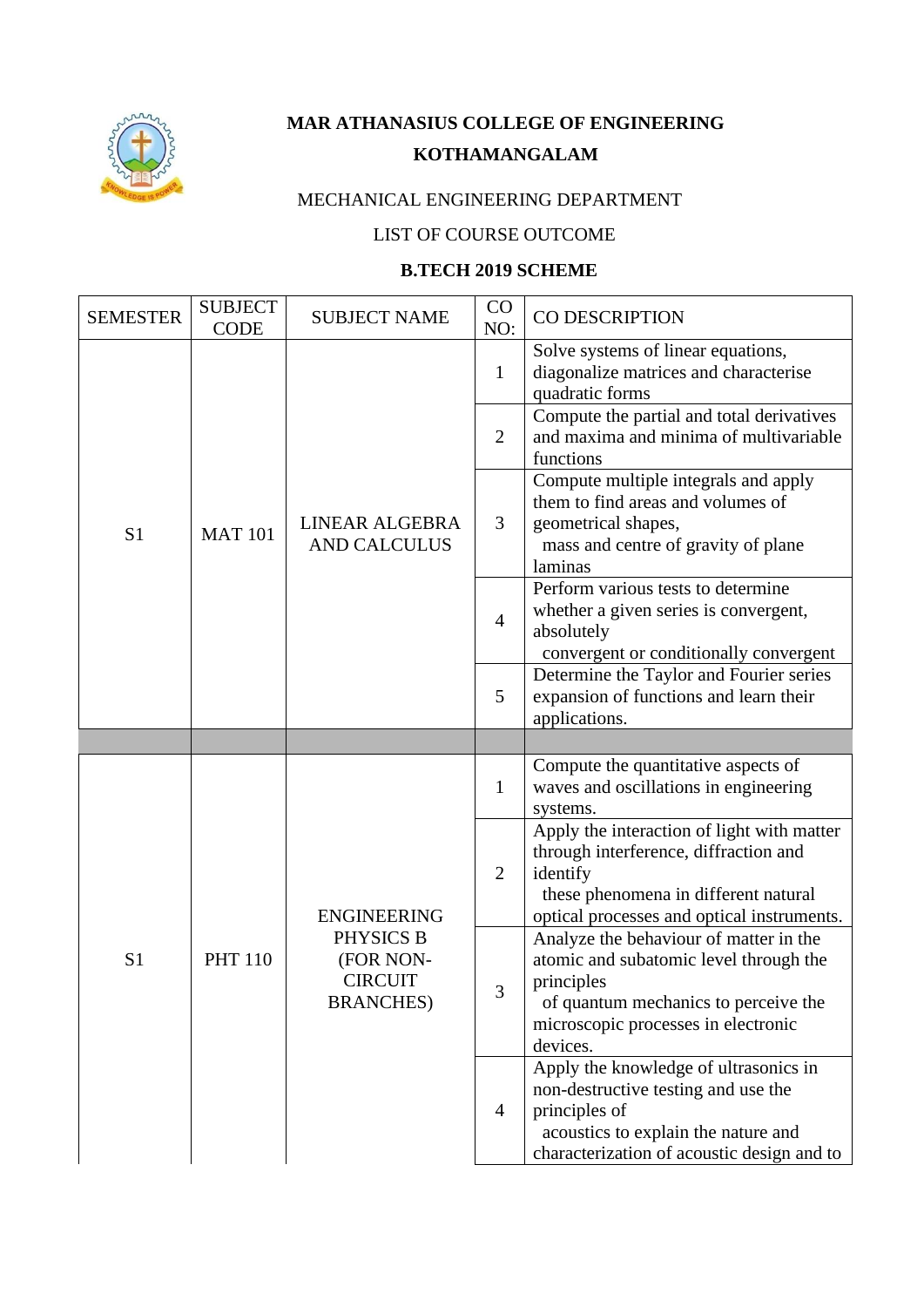|                |                |                                                                                       |                | provide a safe<br>and healthy environment                                                                                       |
|----------------|----------------|---------------------------------------------------------------------------------------|----------------|---------------------------------------------------------------------------------------------------------------------------------|
|                |                |                                                                                       | 5              | Apply the comprehended knowledge<br>about laser and fibre optic<br>communication systems in<br>various engineering applications |
|                |                |                                                                                       |                |                                                                                                                                 |
|                |                |                                                                                       | $\mathbf{1}$   | Draw the projection of points and lines<br>located in different quadrants                                                       |
|                |                |                                                                                       | $\overline{2}$ | Prepare multiview orthographic<br>projections of objects by visualizing<br>them in different<br>positions                       |
| S <sub>1</sub> | <b>EST</b>     | <b>ENGINEERING</b>                                                                    | 3              | Draw sectional views and develop<br>surfaces of a given object                                                                  |
|                | 110            | <b>GRAPHICS</b>                                                                       | $\overline{4}$ | Prepare pictorial drawings using the<br>principles of isometric and perspective<br>projections to                               |
|                |                |                                                                                       |                | visualize objects in three dimensions                                                                                           |
|                |                |                                                                                       | 5<br>6         | Convert 3D views to orthographic views<br>Obtain multiview projections and solid                                                |
|                |                |                                                                                       |                | models of objects using CAD tools                                                                                               |
|                |                |                                                                                       |                |                                                                                                                                 |
|                | <b>EST 130</b> |                                                                                       | $\mathbf{1}$   | Apply fundamental concepts and circuit<br>laws to solve simple DC electric circuits                                             |
|                |                |                                                                                       | $\overline{2}$ | Develop and solve models of magnetic                                                                                            |
|                |                |                                                                                       |                | circuits                                                                                                                        |
|                |                |                                                                                       | 3              | Apply the fundamental laws of electrical                                                                                        |
|                |                | <b>BASICS OF</b><br><b>ELECTRICAL AND</b><br><b>ELECTRONICS</b><br><b>ENGINEERING</b> |                | engineering to solve simple ac circuits in                                                                                      |
| S <sub>1</sub> |                |                                                                                       |                | steady                                                                                                                          |
|                |                |                                                                                       |                | state                                                                                                                           |
|                |                |                                                                                       | $\overline{4}$ | Describe working of a voltage amplifier<br>Outline the principle of an electronic                                               |
|                |                |                                                                                       | 5              | instrumentation system                                                                                                          |
|                |                |                                                                                       |                | Explain the principle of radio and                                                                                              |
|                |                |                                                                                       | 6              | cellular communication                                                                                                          |
|                |                |                                                                                       |                |                                                                                                                                 |
|                |                |                                                                                       | $\mathbf{1}$   | Define and Identify different life skills                                                                                       |
|                |                |                                                                                       |                | required in personal and professional life                                                                                      |
|                |                |                                                                                       |                | Develop an awareness of the self and                                                                                            |
|                |                |                                                                                       | $\overline{2}$ | apply well-defined techniques to cope<br>with emotions                                                                          |
| S <sub>1</sub> | <b>HUN 101</b> | <b>LIFE SKILLS</b>                                                                    |                | and stress.                                                                                                                     |
|                |                |                                                                                       |                | Explain the basic mechanics of effective                                                                                        |
|                |                |                                                                                       | 3              | communication and demonstrate these                                                                                             |
|                |                |                                                                                       |                | through                                                                                                                         |
|                |                |                                                                                       |                | presentations.                                                                                                                  |
|                |                |                                                                                       | $\overline{4}$ | Take part in group discussions                                                                                                  |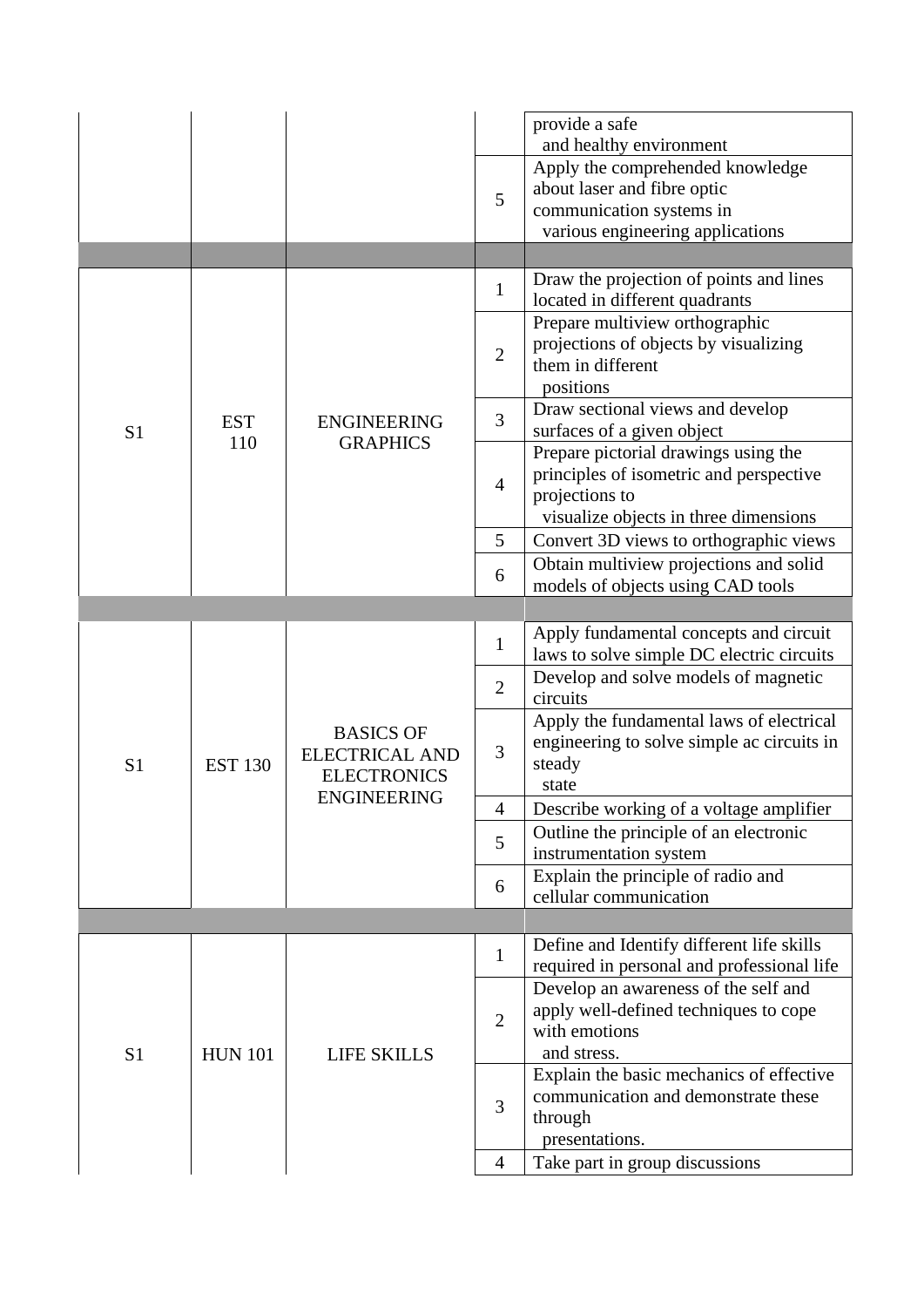|                |                   |                                                                  | 5<br>6                         | Use appropriate thinking and problem<br>solving techniques to solve new<br>problems<br>Understand the basics of teamwork and<br>leadership                                                                                                                                            |
|----------------|-------------------|------------------------------------------------------------------|--------------------------------|---------------------------------------------------------------------------------------------------------------------------------------------------------------------------------------------------------------------------------------------------------------------------------------|
|                |                   |                                                                  | $\mathbf{1}$<br>$\overline{2}$ | Develop analytical/experimental skills<br>and impart prerequisite hands on<br>experience for<br>engineering laboratories<br>Understand the need for precise<br>measurement practices for data recording<br>Understand the principle, concept,<br>working and applications of relevant |
| S <sub>1</sub> | PHL<br>120        | <b>ENGINEERING</b><br>PHYSICS LAB                                | 3                              | technologies and<br>comparison of results with theoretical<br>calculations                                                                                                                                                                                                            |
|                |                   |                                                                  | $\overline{4}$                 | Analyze the techniques and skills<br>associated with modern scientific tools<br>such as lasers and<br>fiber optics                                                                                                                                                                    |
|                |                   |                                                                  | 5                              | Develop basic communication skills<br>through working in groups in performing<br>the laboratory<br>experiments and by interpreting the<br>results                                                                                                                                     |
|                |                   |                                                                  |                                |                                                                                                                                                                                                                                                                                       |
|                | <b>ESL 130</b>    | <b>ELECTRICAL &amp;</b><br><b>ELECTRONICS</b><br><b>WORKSHOP</b> | $\mathbf{1}$                   | Demonstrate safety measures against<br>electric shocks.                                                                                                                                                                                                                               |
|                |                   |                                                                  | $\mathfrak{2}$                 | Identify the tools used for electrical<br>wiring, electrical accessories, wires,<br>cables, batteries<br>and standard symbols                                                                                                                                                         |
| S <sub>1</sub> |                   |                                                                  | 3                              | Develop the connection diagram, identify<br>the suitable accessories and materials<br>necessary<br>for wiring simple lighting circuits for<br>domestic buildings                                                                                                                      |
|                |                   |                                                                  | $\overline{4}$                 | Identify and test various electronic<br>components                                                                                                                                                                                                                                    |
|                |                   |                                                                  | 5                              | Draw circuit schematics with EDA tools                                                                                                                                                                                                                                                |
|                |                   |                                                                  | 6                              | Assemble and test electronic circuits on<br>boards and fabricate single sided PCB                                                                                                                                                                                                     |
|                |                   |                                                                  |                                |                                                                                                                                                                                                                                                                                       |
| S <sub>2</sub> | <b>CYT</b><br>100 | <b>ENGINEERING</b><br><b>CHEMISTRY</b>                           | 1                              | Apply the basic concepts of<br>electrochemistry and corrosion to explore<br>its possible<br>applications in various engineering<br>fields.                                                                                                                                            |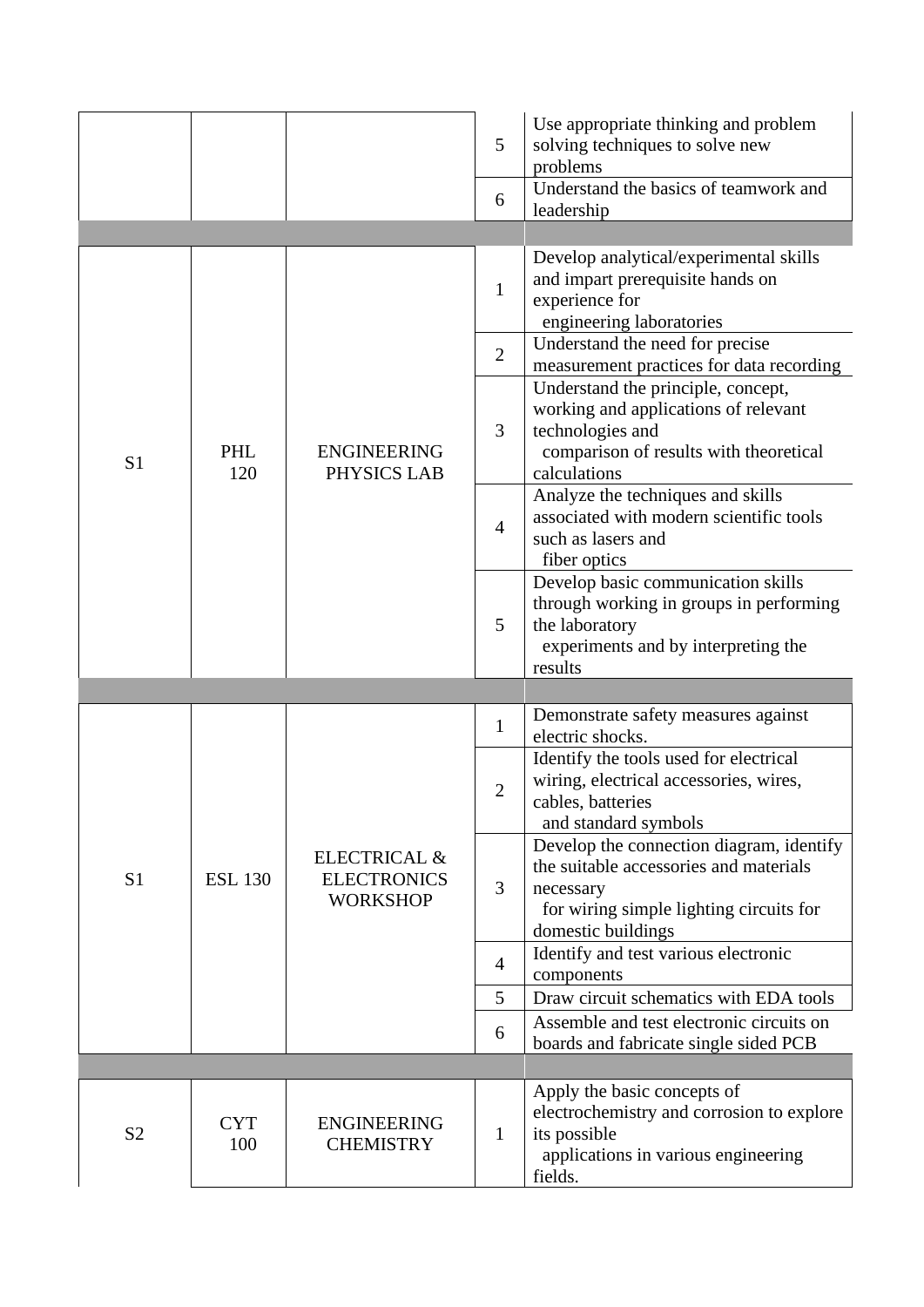|                |                   |                                                   | $\overline{2}$ | Understand various spectroscopic<br>techniques like UV-Visible, IR, NMR<br>and its<br>applications.                                                                                                |
|----------------|-------------------|---------------------------------------------------|----------------|----------------------------------------------------------------------------------------------------------------------------------------------------------------------------------------------------|
|                |                   |                                                   | 3              | Apply the knowledge of analytical<br>method for characterizing a chemical<br>mixture or a<br>compound. Understand the basic<br>concept of SEM for surface<br>characterisation of<br>nanomaterials. |
|                |                   |                                                   | $\overline{4}$ | Learn about the basics of stereochemistry<br>and its application. Apply the knowledge<br>of<br>conducting polymers and advanced<br>polymers in engineering.                                        |
|                |                   |                                                   | 5              | Study various types of water treatment<br>methods to develop skills for treating<br>wastewater.                                                                                                    |
|                |                   |                                                   |                |                                                                                                                                                                                                    |
|                | <b>EST</b><br>100 | <b>ENGINEERING</b><br><b>MECHANICS</b>            | $\mathbf{1}$   | Recall principles and theorems related to<br>rigid body mechanics                                                                                                                                  |
|                |                   |                                                   | $\overline{2}$ | Identify and describe the components of<br>system of forces acting on the rigid body                                                                                                               |
| S <sub>2</sub> |                   |                                                   | 3              | Apply the conditions of equilibrium to<br>various practical problems involving<br>different force<br>system.                                                                                       |
|                |                   |                                                   | $\overline{4}$ | Choose appropriate theorems, principles<br>or formulae to solve problems of<br>mechanics.                                                                                                          |
|                |                   |                                                   | 5              | Solve problems involving rigid bodies,<br>applying the properties of distributed<br>areas and masses                                                                                               |
|                |                   |                                                   |                |                                                                                                                                                                                                    |
|                |                   |                                                   | $\mathbf{1}$   | Recall the role of civil engineer in<br>society and to relate the various<br>disciplines of Civil<br>Engineering.                                                                                  |
| S <sub>2</sub> | <b>EST 120</b>    | <b>BASICS OF CIVIL &amp;</b><br><b>MECHANICAL</b> | $\overline{2}$ | Explain different types of buildings,<br>building components, building materials<br>and<br>building construction                                                                                   |
|                |                   | <b>ENGINEERING</b>                                | 3              | Describe the importance, objectives and<br>principles of surveying.                                                                                                                                |
|                |                   |                                                   | $\overline{4}$ | Summarise the basic infrastructure<br>services MEP, HVAC, elevators,<br>escalators and<br>ramps                                                                                                    |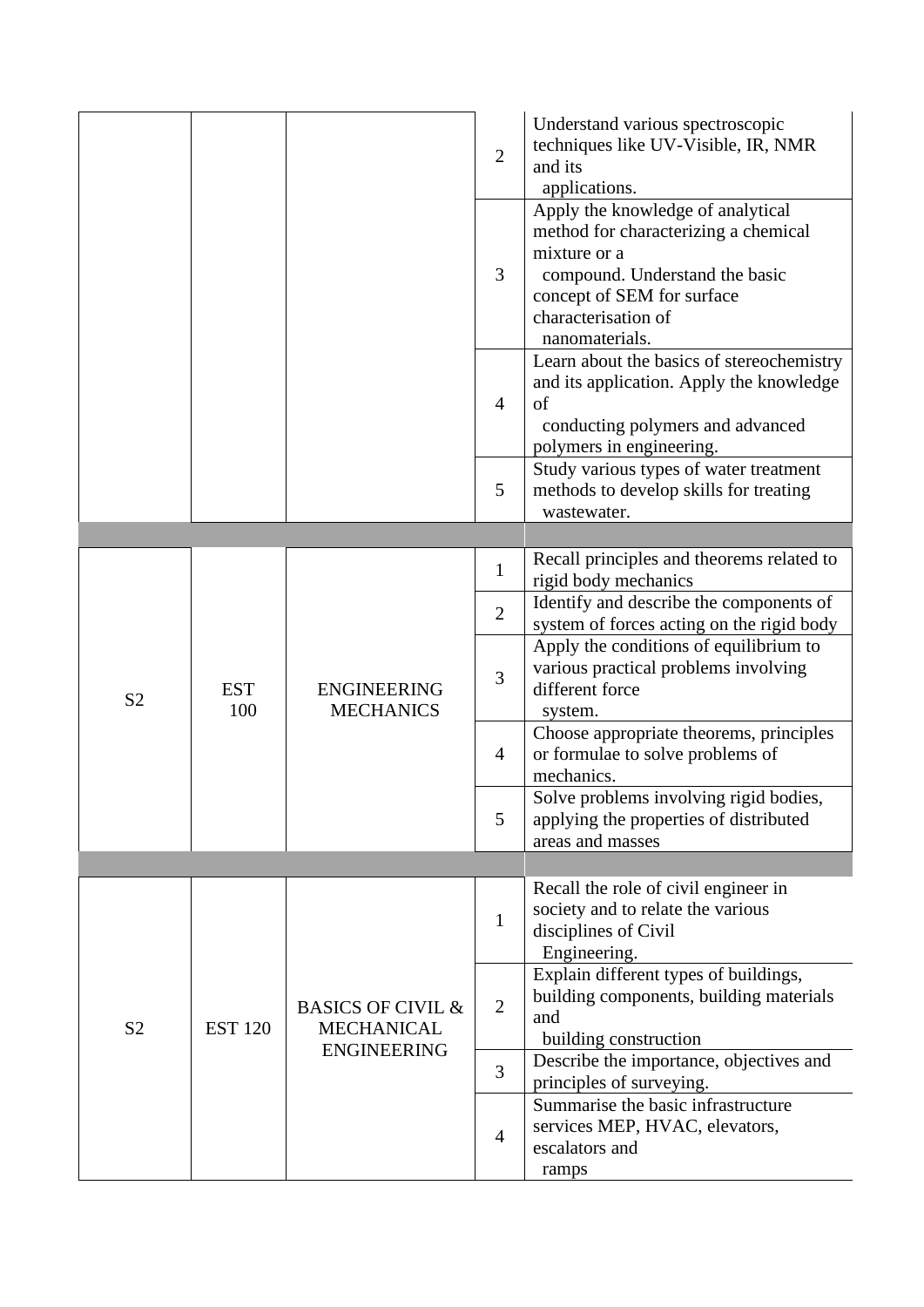|                |                   |                                            | 5<br>6          | Discuss the Materials, energy systems,<br>water management and environment for<br>green<br>buildings.<br>Analyse thermodynamic cycles and                                                                                                       |
|----------------|-------------------|--------------------------------------------|-----------------|-------------------------------------------------------------------------------------------------------------------------------------------------------------------------------------------------------------------------------------------------|
|                |                   |                                            | $7\phantom{.0}$ | calculate its efficiency<br>Illustrate the working and features of IC<br>Engines                                                                                                                                                                |
|                |                   |                                            | 8               | Explain the basic principles of<br>Refrigeration and Air Conditioning                                                                                                                                                                           |
|                |                   |                                            | 9               | Describe the working of hydraulic<br>machines                                                                                                                                                                                                   |
|                |                   |                                            | 10              | Explain the working of power<br>transmission elements                                                                                                                                                                                           |
|                |                   |                                            | 11              | Describe the basic manufacturing, metal<br>joining and machining processes                                                                                                                                                                      |
|                |                   |                                            |                 |                                                                                                                                                                                                                                                 |
|                |                   |                                            | $\mathbf{1}$    | Understand and practice different<br>techniques of quantitative chemical<br>analysis to<br>generate experimental skills and apply<br>these skills to various analyses                                                                           |
|                |                   | <b>ENGINEERING</b><br><b>CHEMISTRY LAB</b> | $\overline{2}$  | Develop skills relevant to synthesize<br>organic polymers and acquire the<br>practical skill to<br>use TLC for the identification of drugs                                                                                                      |
|                |                   |                                            | 3               | Develop the ability to understand and<br>explain the use of modern spectroscopic<br>techniques for analysing and<br>interpreting the IR spectra and NMR<br>spectra of some<br>organic compounds                                                 |
| S <sub>2</sub> | <b>CYL</b><br>120 |                                            | $\overline{4}$  | Acquire the ability to understand, explain<br>and use instrumental techniques for<br>chemical<br>analysis                                                                                                                                       |
|                |                   |                                            | 5               | Learn to design and carry out scientific<br>experiments as well as accurately record<br>and<br>analyze the results of such experiments                                                                                                          |
|                |                   |                                            | 6               | Function as a member of a team,<br>communicate effectively and engage in<br>further<br>learning. Also understand how<br>chemistry addresses social, economical<br>and<br>environmental problems and why it is<br>an integral part of curriculum |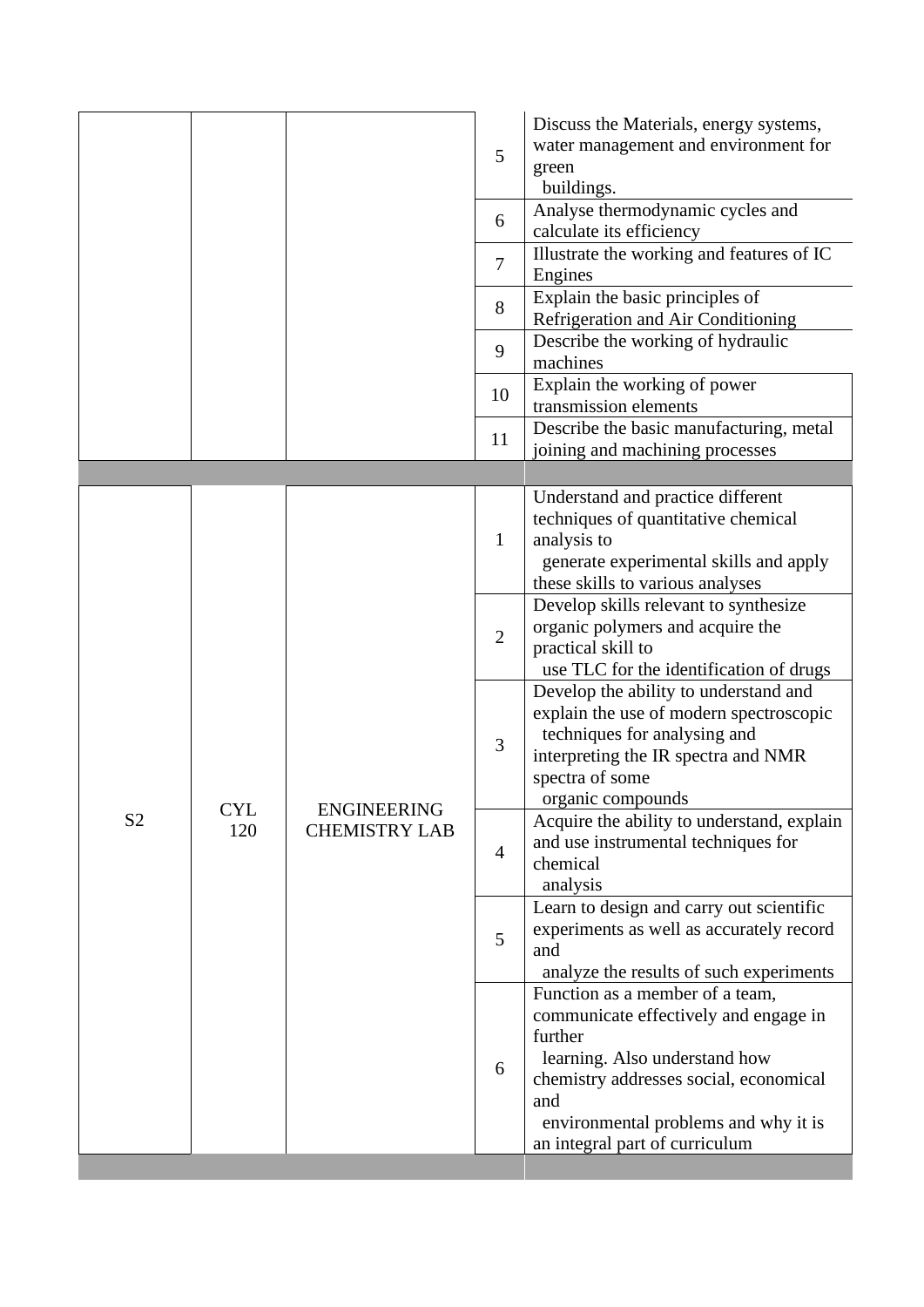|                |                   |                                                                                                | $\mathbf{1}$   | Name different devices and tools used<br>for civil engineering measurements                                                                                                                                                     |
|----------------|-------------------|------------------------------------------------------------------------------------------------|----------------|---------------------------------------------------------------------------------------------------------------------------------------------------------------------------------------------------------------------------------|
|                |                   |                                                                                                | $\overline{2}$ | Explain the use of various tools and<br>devices for various field measurements                                                                                                                                                  |
|                |                   |                                                                                                | 3              | Demonstrate the steps involved in basic<br>civil engineering activities like plot<br>measurement, setting out operation,<br>evaluating the natural profile of land,<br>plumbing<br>and undertaking simple construction<br>work. |
| S <sub>2</sub> | <b>ESL 120</b>    | CIVIL &<br><b>MECHANICAL</b><br><b>WORKSHOP</b>                                                | $\overline{4}$ | Choose materials and methods required<br>for basic civil engineering activities like<br>field<br>measurements, masonry work and<br>plumbing.                                                                                    |
|                |                   |                                                                                                | 5              | Compare different techniques and<br>devices used in civil engineering<br>measurements                                                                                                                                           |
|                |                   |                                                                                                | 6              | <b>Identify Basic Mechanical workshop</b><br>operations in accordance with the<br>material and<br>objects                                                                                                                       |
|                |                   |                                                                                                | $\overline{7}$ | Apply appropriate Tools and Instruments<br>with respect to the mechanical workshop<br>trades                                                                                                                                    |
|                |                   |                                                                                                | 8              | Apply appropriate safety measures with<br>respect to the mechanical workshop<br>trades                                                                                                                                          |
|                |                   |                                                                                                |                |                                                                                                                                                                                                                                 |
|                |                   |                                                                                                | $\mathbf{1}$   | Compute the derivatives and line<br>integrals of vector functions and learn<br>their applications                                                                                                                               |
|                | <b>MAT 102</b>    | <b>VECTOR</b><br>CALCULUS,<br><b>DIFFERENTIAL</b><br><b>EQUATIONS AND</b><br><b>TRANSFORMS</b> | $\overline{2}$ | Evaluate surface and volume integrals<br>and learn their inter-relations and<br>applications.                                                                                                                                   |
| S <sub>2</sub> |                   |                                                                                                | 3              | Solve homogeneous and non-<br>homogeneous linear differential equation<br>with constant<br>coefficients                                                                                                                         |
|                |                   |                                                                                                | $\overline{4}$ | Compute Laplace transform and apply<br>them to solve odes arising in engineering                                                                                                                                                |
|                |                   |                                                                                                | 5              | Determine the Fourier transforms of<br>functions and apply them to solve<br>problems arising in<br>engineering                                                                                                                  |
|                |                   |                                                                                                |                |                                                                                                                                                                                                                                 |
| S <sub>2</sub> | <b>HUN</b><br>102 | PROFESSIONAL<br><b>COMMUNICATION</b>                                                           | $\mathbf{1}$   | Develop vocabulary and language skills<br>relevant to engineering as a profession                                                                                                                                               |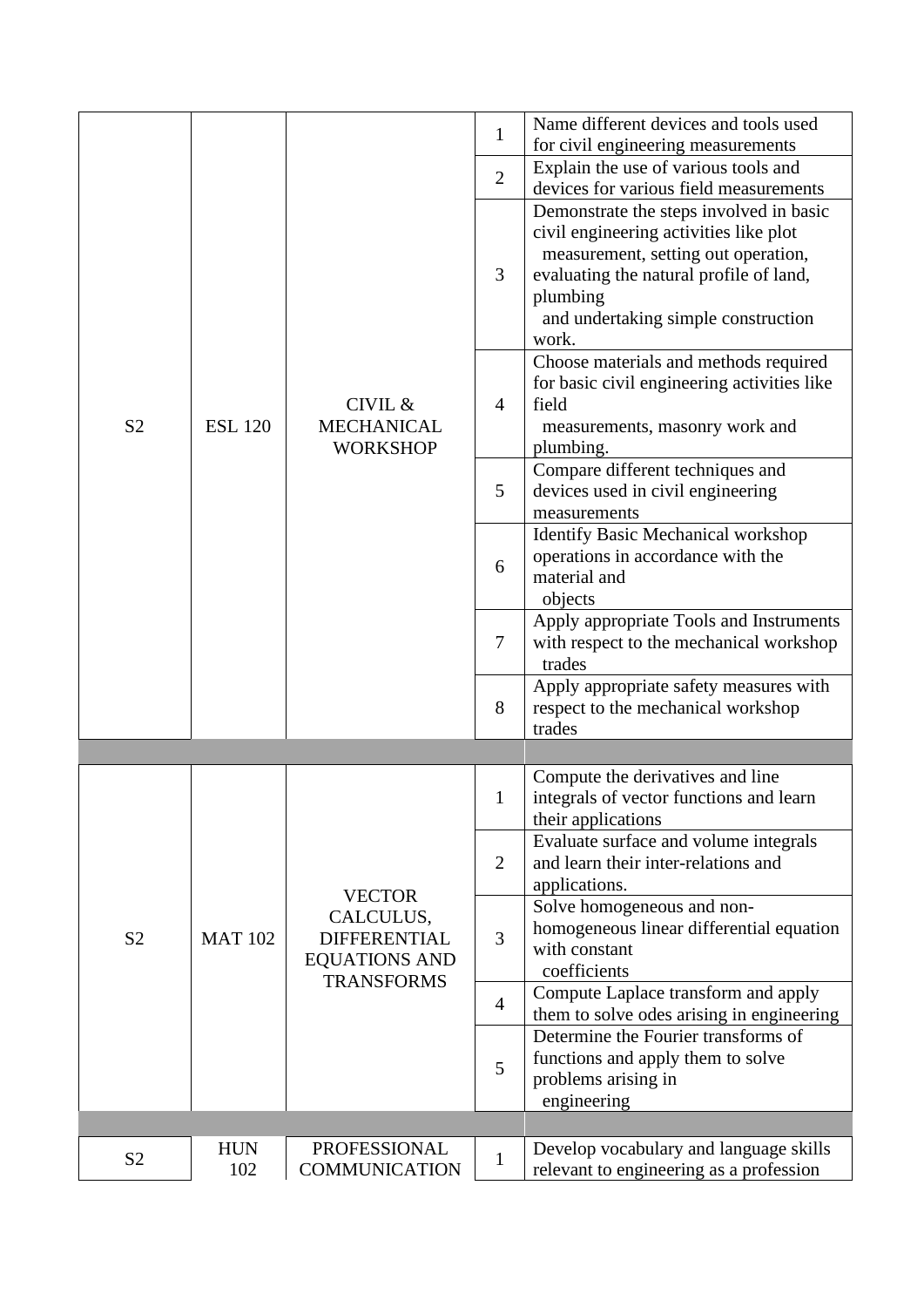|                |                |                                  | $\overline{2}$<br>$\overline{3}$<br>$\overline{4}$<br>5<br>6                   | Analyze, interpret and effectively<br>summarize a variety of textual content<br>Create effective technical presentations<br>Discuss a given technical/non-technical<br>topic in a group setting and arrive at<br>generalizations/consensus<br>Identify drawbacks in listening patterns<br>and apply listening techniques for<br>specific needs<br>Create professional and technical<br>documents that are clear and adhering to<br>all the |
|----------------|----------------|----------------------------------|--------------------------------------------------------------------------------|--------------------------------------------------------------------------------------------------------------------------------------------------------------------------------------------------------------------------------------------------------------------------------------------------------------------------------------------------------------------------------------------------------------------------------------------|
|                |                |                                  |                                                                                | necessary conventions                                                                                                                                                                                                                                                                                                                                                                                                                      |
|                |                |                                  | $\mathbf{1}$                                                                   | Analyze a computational problem and<br>develop an algorithm/flowchart to find its<br>solution                                                                                                                                                                                                                                                                                                                                              |
|                | <b>EST 102</b> | PROGRAMING IN C                  | $\overline{2}$                                                                 | Develop readable* C programs with<br>branching and looping statements, which<br>uses<br>Arithmetic, Logical, Relational or<br>Bitwise operators.                                                                                                                                                                                                                                                                                           |
|                |                |                                  | 3                                                                              | Write readable C programs with arrays,<br>structure or union for storing the data to<br>be<br>processed                                                                                                                                                                                                                                                                                                                                    |
| S <sub>2</sub> |                |                                  | $\overline{4}$                                                                 | Divide a given computational problem<br>into a number of modules and develop a<br>readable<br>multi-function C program by using<br>recursion if required, to find the solution<br>to the<br>computational problem                                                                                                                                                                                                                          |
|                |                |                                  | 5                                                                              | Write readable C programs which use<br>pointers for array processing and<br>parameter passing                                                                                                                                                                                                                                                                                                                                              |
|                |                | 6                                | Develop readable C programs with files<br>for reading input and storing output |                                                                                                                                                                                                                                                                                                                                                                                                                                            |
|                |                |                                  |                                                                                |                                                                                                                                                                                                                                                                                                                                                                                                                                            |
| S <sub>3</sub> |                |                                  | $\mathbf{1}$                                                                   | Understand the concept and the solution<br>of partial differential equation                                                                                                                                                                                                                                                                                                                                                                |
|                |                | Partial differential             | $\overline{2}$                                                                 | Analyse and solve one dimensional wave<br>equation and heat equation.                                                                                                                                                                                                                                                                                                                                                                      |
|                | <b>MAT 201</b> | equation and complex<br>analysis | 3                                                                              | Understand complex functions, its<br>continuity differentiability with the use<br>of cauchyriemann equations                                                                                                                                                                                                                                                                                                                               |
|                |                |                                  | $\overline{4}$                                                                 | Evaluate complex integrals using<br>Cauchy's integral theorem and Cauchy's                                                                                                                                                                                                                                                                                                                                                                 |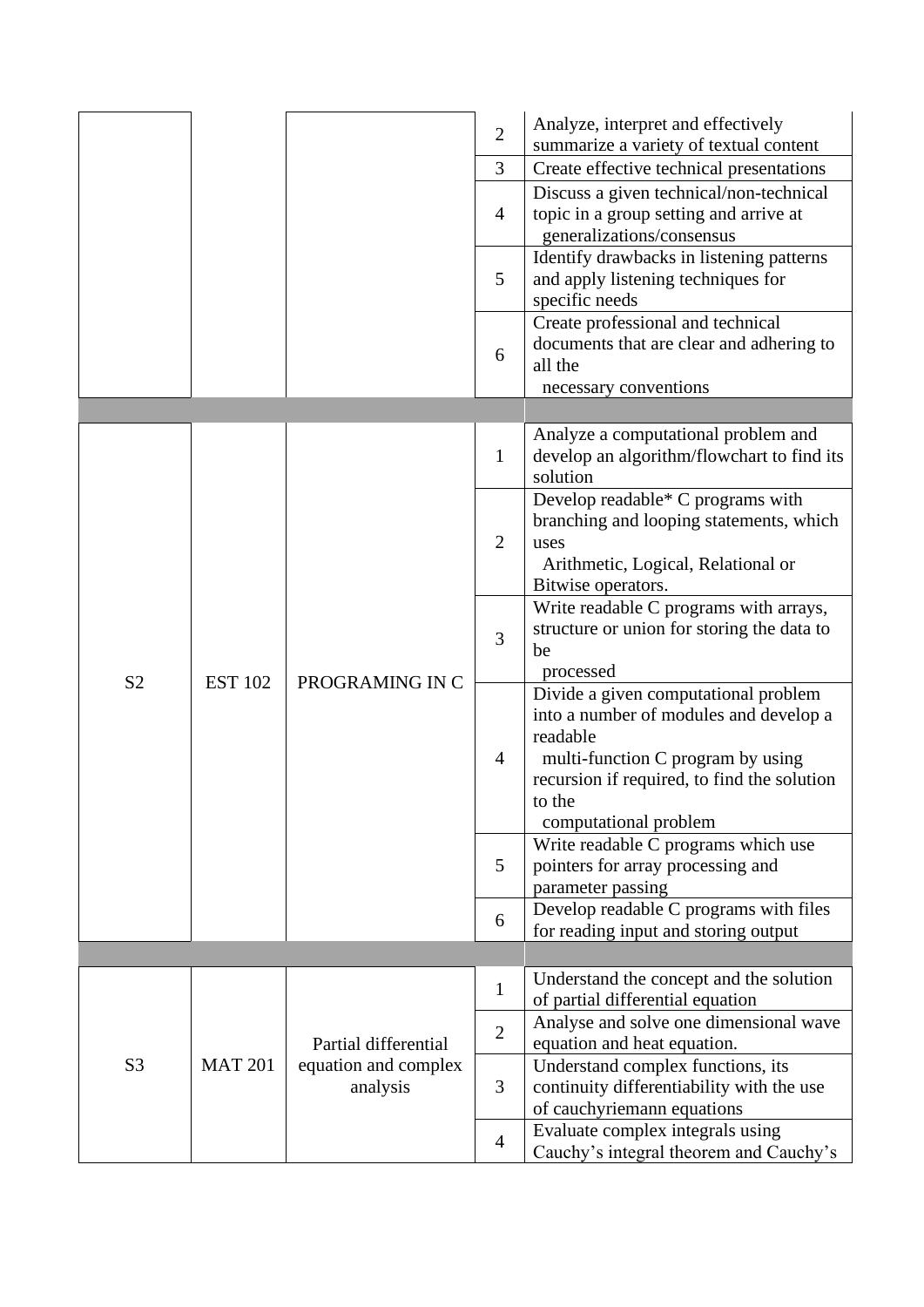|                |                |                                                   |                | integral formula, understand the series<br>expansion of analytic function                                                                              |
|----------------|----------------|---------------------------------------------------|----------------|--------------------------------------------------------------------------------------------------------------------------------------------------------|
|                |                |                                                   | 5              | Understand the series expansion of<br>complex function about a singularity and<br>Apply residue theorem to compute<br>several kinds of real integrals. |
|                |                |                                                   |                |                                                                                                                                                        |
|                |                |                                                   | $\mathbf{1}$   | Determine the stresses, strains and<br>displacements of structures by tensorial<br>and graphical<br>(Mohr's circle) approaches                         |
|                |                |                                                   | $\overline{2}$ | Analyse the strength of materials using<br>stress-strain relationships for structural<br>and thermal<br>loading                                        |
| S <sub>3</sub> | <b>MET 201</b> | <b>MECHANICS OF</b><br><b>SOLIDS</b>              | 3              | Perform basic design of shafts subjected<br>to torsional loading and analyse beams<br>subjected<br>to bending moments                                  |
|                |                |                                                   | $\overline{4}$ | Determine the deformation of structures<br>subjected to various loading conditions<br>using<br>strain energy methods                                   |
|                |                |                                                   | 5              | Analyse column buckling and appreciate<br>the theories of failures and its relevance<br>in<br>engineering design                                       |
|                |                |                                                   |                |                                                                                                                                                        |
|                | <b>MET 203</b> | <b>MECHANICS OF</b><br><b>FLUIDS</b>              | $\mathbf{1}$   | Define Properties of Fluids and Solve<br>hydrostatic problems                                                                                          |
|                |                |                                                   | $\overline{2}$ | Explain fluid kinematics and Classify<br>fluid flows                                                                                                   |
| S <sub>3</sub> |                |                                                   | 3              | <b>Interpret Euler and Navier-Stokes</b><br>equations and Solve problems using<br>Bernoulli's<br>equation                                              |
|                |                |                                                   | $\overline{4}$ | Evaluate energy loses in pipes and sketch<br>energy gradient lines                                                                                     |
|                |                |                                                   | 5              | Explain the concept of boundary layer<br>and its applications                                                                                          |
|                |                |                                                   | 6              | Use dimensional Analysis for model<br>studies                                                                                                          |
|                |                |                                                   |                |                                                                                                                                                        |
| S <sub>3</sub> | <b>MET 205</b> | <b>METALLURGY</b><br>& MATERIAL<br><b>SCIENCE</b> | $\mathbf{1}$   | Understand the basic chemical bonds,<br>crystal structures (BCC, FCC, and HCP),<br>and<br>their relationship with the properties                       |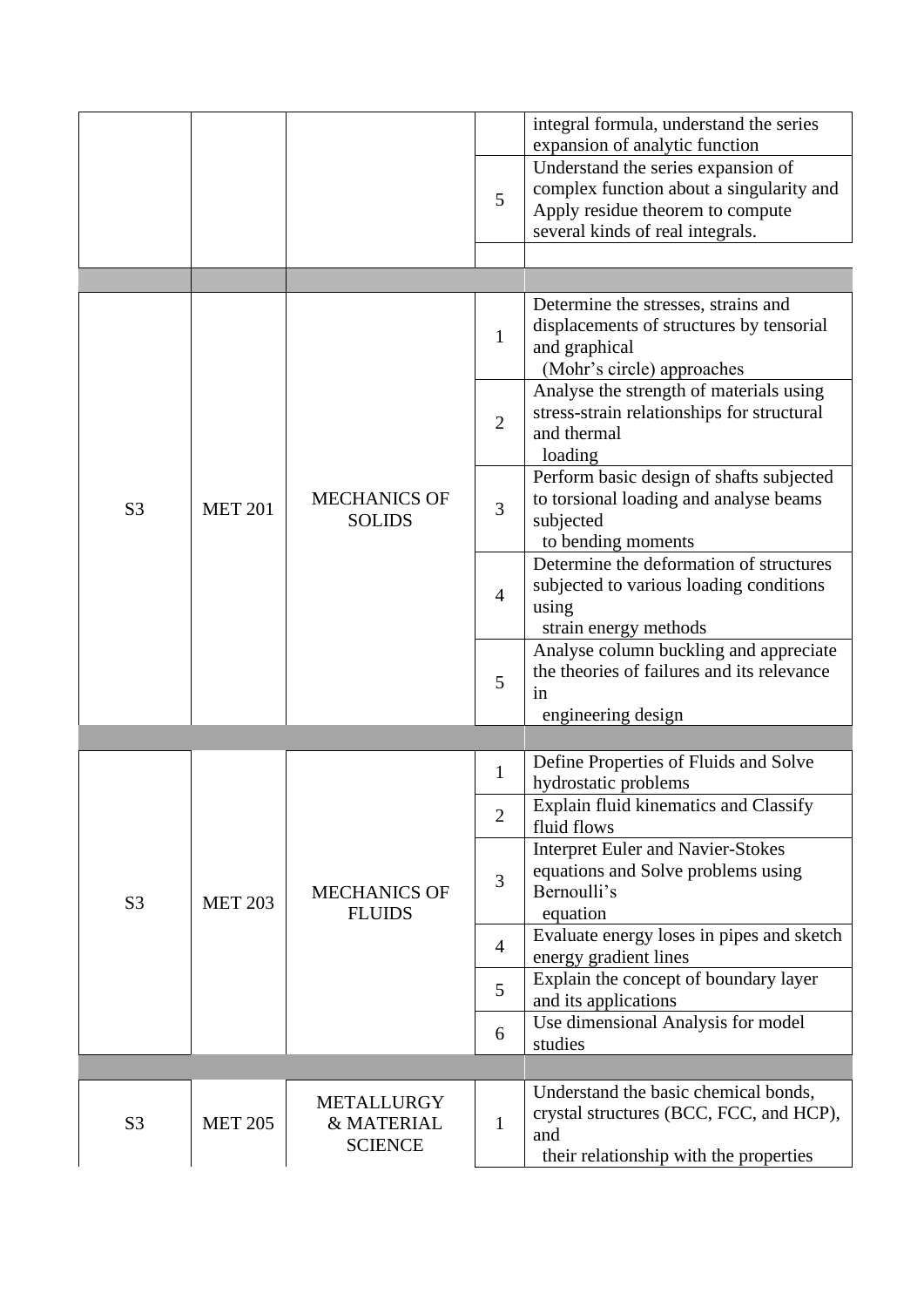|                |               |                                                           | $\overline{2}$<br>3<br>$\overline{4}$<br>5 | Analyze the microstructure of metallic<br>materials using phase diagrams and<br>modify the<br>microstructure and properties using<br>different heat treatments.<br>How to quantify mechanical integrity and<br>failure in materials.<br>Apply the basic principles of ferrous and<br>non-ferrous metallurgy for selecting<br>materials<br>for specific applications<br>Define and differentiate engineering<br>materials on the basis of structure and<br>properties |
|----------------|---------------|-----------------------------------------------------------|--------------------------------------------|----------------------------------------------------------------------------------------------------------------------------------------------------------------------------------------------------------------------------------------------------------------------------------------------------------------------------------------------------------------------------------------------------------------------------------------------------------------------|
|                |               |                                                           |                                            | for engineering applications.                                                                                                                                                                                                                                                                                                                                                                                                                                        |
|                |               |                                                           |                                            | Apply the knowledge of engineering                                                                                                                                                                                                                                                                                                                                                                                                                                   |
|                |               | <b>COMPUTER AIDED</b><br><b>MACHINE</b><br><b>DRAWING</b> | $\mathbf{1}$                               | drawings and standards to prepare<br>standard<br>dimensioned drawings of machine parts<br>and other engineering components.                                                                                                                                                                                                                                                                                                                                          |
|                | <b>MEL201</b> |                                                           | $\overline{2}$                             | Preparestandard assembly drawings of<br>machine components and valvesusing<br>part drawings<br>and bill of materials.                                                                                                                                                                                                                                                                                                                                                |
| S <sub>3</sub> |               |                                                           | 3                                          | Apply limits and tolerances to<br>components and choose appropriate fits<br>for given<br>assemblies                                                                                                                                                                                                                                                                                                                                                                  |
|                |               |                                                           | $\overline{4}$                             | Interpret the symbols of welded,<br>machining and surface roughness on the<br>component<br>drawings.                                                                                                                                                                                                                                                                                                                                                                 |
|                |               |                                                           | 5                                          | Prepare part and assembly drawings and<br>Bill of Materials of machine components<br>and<br>valves using CAD software.                                                                                                                                                                                                                                                                                                                                               |
|                |               |                                                           |                                            |                                                                                                                                                                                                                                                                                                                                                                                                                                                                      |
|                |               |                                                           | $\mathbf{1}$                               | To understand the basic concepts of<br>analysis of circular shafts subjected to<br>torsion.                                                                                                                                                                                                                                                                                                                                                                          |
| S <sub>3</sub> | <b>MEL203</b> | <b>MATERIALS</b><br><b>TESTING LAB</b>                    | $\overline{2}$                             | To understand the behaviour of<br>engineering component subjected to<br>cyclic loading and<br>failure concepts                                                                                                                                                                                                                                                                                                                                                       |
|                |               |                                                           | 3                                          | Evaluate the strength of ductile and<br>brittle materials subjected to<br>compressive, Tensile<br>shear and bending forces                                                                                                                                                                                                                                                                                                                                           |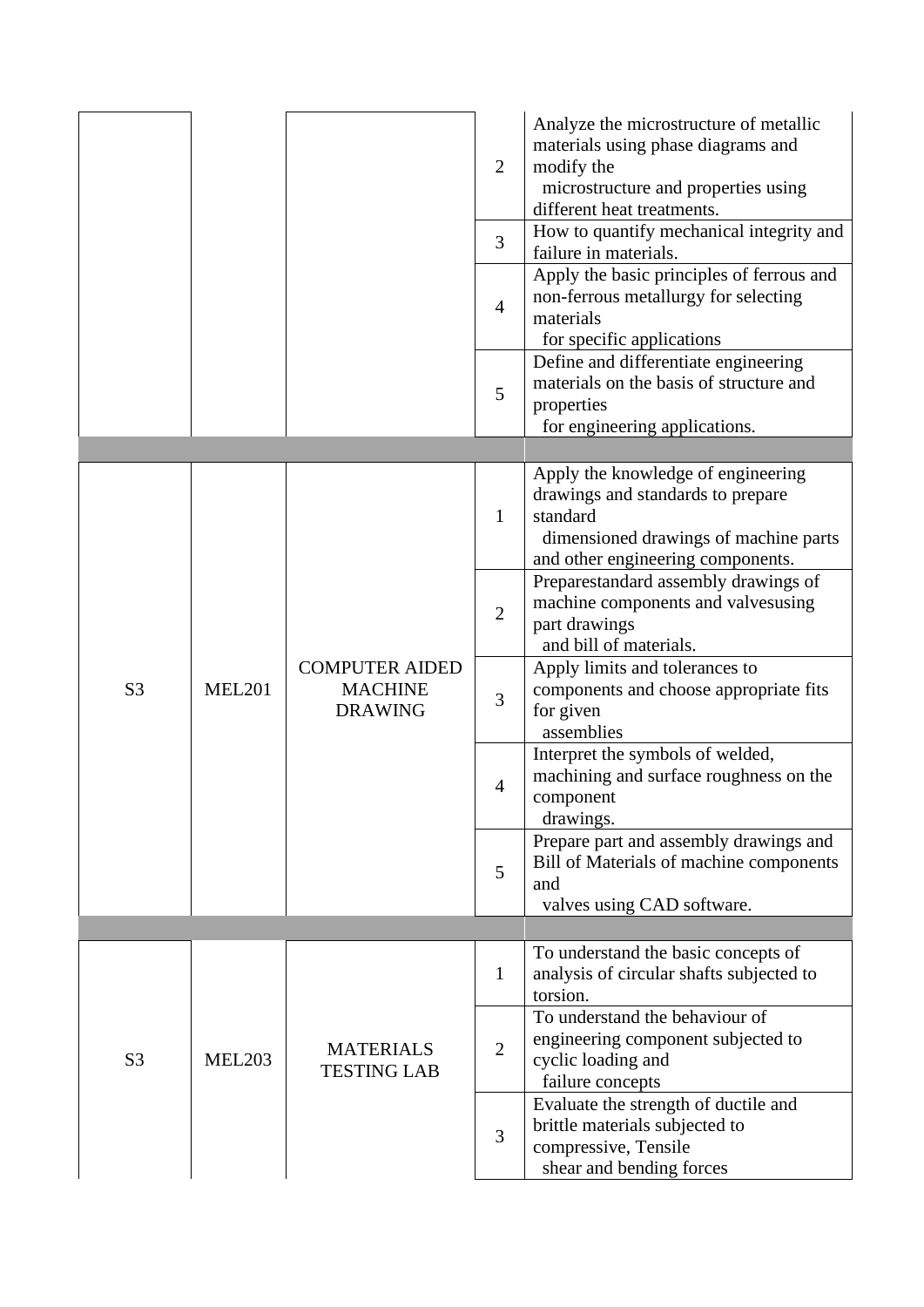|                |                |                                                                             | $\overline{4}$<br>5 | Evaluate the microstructural morphology<br>of ductile or brittle materials and its<br>fracture<br>modes (ductile /brittle fracture) during<br>tension test<br>To specify suitable material for<br>applications in the field of design and<br>manufacturing. |
|----------------|----------------|-----------------------------------------------------------------------------|---------------------|-------------------------------------------------------------------------------------------------------------------------------------------------------------------------------------------------------------------------------------------------------------|
|                |                |                                                                             | $\mathbf{1}$        | Understand the core values that shape the                                                                                                                                                                                                                   |
|                |                |                                                                             |                     | ethical behaviour of a professional                                                                                                                                                                                                                         |
|                |                |                                                                             | $\overline{2}$      | Adopt a good character and follow an<br>ethical life.                                                                                                                                                                                                       |
| S <sub>3</sub> | <b>HUT 200</b> | Professional ethics                                                         | 3                   | Explain the role and responsibility in<br>technological development by keeping<br>personal ethics and legal ethics.                                                                                                                                         |
|                |                |                                                                             | $\overline{4}$      | Solve moral and ethical problems<br>through exploration and assessment by<br>established experiments.                                                                                                                                                       |
|                |                |                                                                             | 5                   | Apply the knowledge of human values<br>and social values to contemporary ethical<br>values and global issues.                                                                                                                                               |
|                |                |                                                                             | 6                   |                                                                                                                                                                                                                                                             |
|                |                |                                                                             |                     |                                                                                                                                                                                                                                                             |
|                |                |                                                                             | $\mathbf{1}$        | Understand the concept, properties and<br>important models of discrete random<br>variables and, using them, analyse<br>suitable random phenomena.                                                                                                           |
|                | <b>MAT202</b>  | PROBABILITY,<br><b>STATISTICS AND</b><br><b>NUMERICAL</b><br><b>METHODS</b> | $\overline{2}$      | Understand the concept, properties and<br>important models of continuous random<br>variables and, using them, analyse<br>suitable random phenomena.                                                                                                         |
| <b>S4</b>      |                |                                                                             | 3                   | Perform statistical inferences concerning<br>characteristics of a population based on<br>attributes of samples drawn from the<br>population                                                                                                                 |
|                |                |                                                                             | $\overline{4}$      | Compute roots of equations, evaluate<br>definite integrals and perform<br>interpolation on given numerical data<br>using standard numerical techniques                                                                                                      |
|                |                |                                                                             | 5                   | Apply standard numerical techniques for<br>solving systems of equations, fitting<br>curves on given numerical data and<br>solving ordinary differential equations.                                                                                          |
|                |                |                                                                             | 6                   |                                                                                                                                                                                                                                                             |
|                |                |                                                                             |                     |                                                                                                                                                                                                                                                             |
|                |                | <b>ENGINEERING</b>                                                          |                     | Understand basic concepts and laws of                                                                                                                                                                                                                       |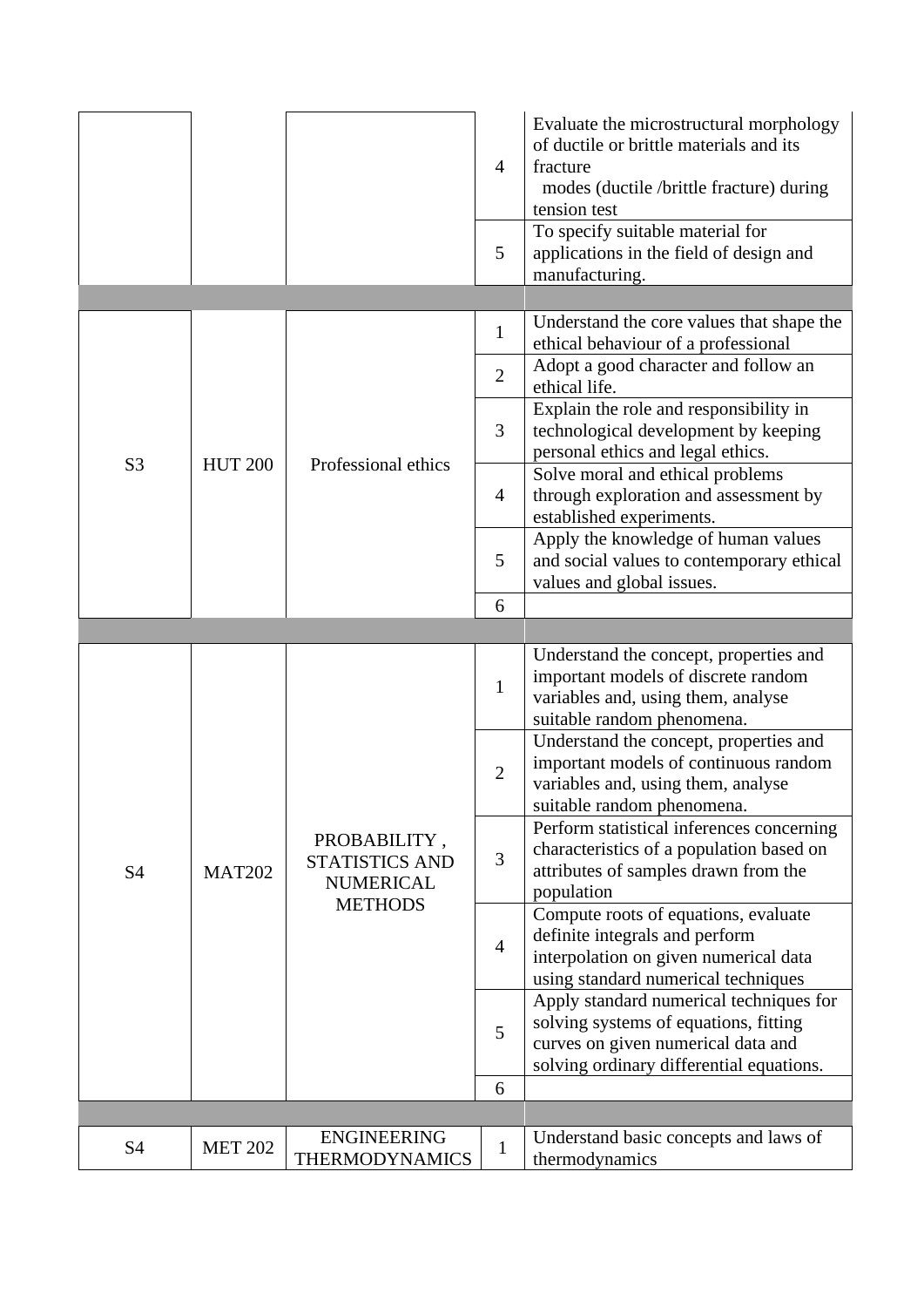| Determine entropy and availability<br>changes associated with different<br>3<br>processes<br>Understand the application and<br>$\overline{4}$<br>limitations of different equations of state<br>Determine change in properties of pure<br>substances during phase change<br>5<br>processes<br>Evaluate properties of ideal gas mixtures<br>6<br>Illustrate the basic principles of foundry<br>practices and special casting processes,<br>$\mathbf{1}$<br>their<br>advantages, limitations and<br>applications.<br>Categorize welding processes according<br>$\overline{2}$<br>to welding principle and material.<br>Understand requirements to achieve<br>sound welded joint while welding<br>3<br><b>MANUFACTURING</b><br>different similar and<br><b>S4</b><br><b>MET 204</b><br><b>PROCESS</b><br>dissimilar engineering materials.<br>Student will estimate the working loads<br>for pressing, forging, wire drawing etc.<br>$\overline{4}$<br>Processes<br>Recommend appropriate part<br>manufacturing processes when provided<br>a set of functional<br>5<br>requirements and product development<br>constraints.<br>Explain the characteristics of centrifugal<br>$\mathbf{1}$<br>and reciprocating pumps<br>Calculate forces and work done by a jet<br>2<br>on fixed or moving plate and curved<br>plates<br>Explain the working of turbines and<br>$\overline{3}$<br>Select a turbine for specific application.<br>S4<br>Analyse the working of air compressors<br><b>MET 206</b><br>FLUID MACHINERY<br>and Select the suitable one based on<br>$\overline{4}$<br>application.<br>Analyse gas turbines and Identify the<br>5<br>improvements in basic gas turbine<br>cycles.<br>Explain the characteristics of centrifugal<br>6<br>and reciprocating pumps |  |  |  | $\overline{2}$ | Conduct first law analysis of open and<br>closed systems |  |
|----------------------------------------------------------------------------------------------------------------------------------------------------------------------------------------------------------------------------------------------------------------------------------------------------------------------------------------------------------------------------------------------------------------------------------------------------------------------------------------------------------------------------------------------------------------------------------------------------------------------------------------------------------------------------------------------------------------------------------------------------------------------------------------------------------------------------------------------------------------------------------------------------------------------------------------------------------------------------------------------------------------------------------------------------------------------------------------------------------------------------------------------------------------------------------------------------------------------------------------------------------------------------------------------------------------------------------------------------------------------------------------------------------------------------------------------------------------------------------------------------------------------------------------------------------------------------------------------------------------------------------------------------------------------------------------------------------------------------------------------------------------------|--|--|--|----------------|----------------------------------------------------------|--|
|                                                                                                                                                                                                                                                                                                                                                                                                                                                                                                                                                                                                                                                                                                                                                                                                                                                                                                                                                                                                                                                                                                                                                                                                                                                                                                                                                                                                                                                                                                                                                                                                                                                                                                                                                                      |  |  |  |                |                                                          |  |
|                                                                                                                                                                                                                                                                                                                                                                                                                                                                                                                                                                                                                                                                                                                                                                                                                                                                                                                                                                                                                                                                                                                                                                                                                                                                                                                                                                                                                                                                                                                                                                                                                                                                                                                                                                      |  |  |  |                |                                                          |  |
|                                                                                                                                                                                                                                                                                                                                                                                                                                                                                                                                                                                                                                                                                                                                                                                                                                                                                                                                                                                                                                                                                                                                                                                                                                                                                                                                                                                                                                                                                                                                                                                                                                                                                                                                                                      |  |  |  |                |                                                          |  |
|                                                                                                                                                                                                                                                                                                                                                                                                                                                                                                                                                                                                                                                                                                                                                                                                                                                                                                                                                                                                                                                                                                                                                                                                                                                                                                                                                                                                                                                                                                                                                                                                                                                                                                                                                                      |  |  |  |                |                                                          |  |
|                                                                                                                                                                                                                                                                                                                                                                                                                                                                                                                                                                                                                                                                                                                                                                                                                                                                                                                                                                                                                                                                                                                                                                                                                                                                                                                                                                                                                                                                                                                                                                                                                                                                                                                                                                      |  |  |  |                |                                                          |  |
|                                                                                                                                                                                                                                                                                                                                                                                                                                                                                                                                                                                                                                                                                                                                                                                                                                                                                                                                                                                                                                                                                                                                                                                                                                                                                                                                                                                                                                                                                                                                                                                                                                                                                                                                                                      |  |  |  |                |                                                          |  |
|                                                                                                                                                                                                                                                                                                                                                                                                                                                                                                                                                                                                                                                                                                                                                                                                                                                                                                                                                                                                                                                                                                                                                                                                                                                                                                                                                                                                                                                                                                                                                                                                                                                                                                                                                                      |  |  |  |                |                                                          |  |
|                                                                                                                                                                                                                                                                                                                                                                                                                                                                                                                                                                                                                                                                                                                                                                                                                                                                                                                                                                                                                                                                                                                                                                                                                                                                                                                                                                                                                                                                                                                                                                                                                                                                                                                                                                      |  |  |  |                |                                                          |  |
|                                                                                                                                                                                                                                                                                                                                                                                                                                                                                                                                                                                                                                                                                                                                                                                                                                                                                                                                                                                                                                                                                                                                                                                                                                                                                                                                                                                                                                                                                                                                                                                                                                                                                                                                                                      |  |  |  |                |                                                          |  |
|                                                                                                                                                                                                                                                                                                                                                                                                                                                                                                                                                                                                                                                                                                                                                                                                                                                                                                                                                                                                                                                                                                                                                                                                                                                                                                                                                                                                                                                                                                                                                                                                                                                                                                                                                                      |  |  |  |                |                                                          |  |
|                                                                                                                                                                                                                                                                                                                                                                                                                                                                                                                                                                                                                                                                                                                                                                                                                                                                                                                                                                                                                                                                                                                                                                                                                                                                                                                                                                                                                                                                                                                                                                                                                                                                                                                                                                      |  |  |  |                |                                                          |  |
|                                                                                                                                                                                                                                                                                                                                                                                                                                                                                                                                                                                                                                                                                                                                                                                                                                                                                                                                                                                                                                                                                                                                                                                                                                                                                                                                                                                                                                                                                                                                                                                                                                                                                                                                                                      |  |  |  |                |                                                          |  |
|                                                                                                                                                                                                                                                                                                                                                                                                                                                                                                                                                                                                                                                                                                                                                                                                                                                                                                                                                                                                                                                                                                                                                                                                                                                                                                                                                                                                                                                                                                                                                                                                                                                                                                                                                                      |  |  |  |                |                                                          |  |
|                                                                                                                                                                                                                                                                                                                                                                                                                                                                                                                                                                                                                                                                                                                                                                                                                                                                                                                                                                                                                                                                                                                                                                                                                                                                                                                                                                                                                                                                                                                                                                                                                                                                                                                                                                      |  |  |  |                |                                                          |  |
|                                                                                                                                                                                                                                                                                                                                                                                                                                                                                                                                                                                                                                                                                                                                                                                                                                                                                                                                                                                                                                                                                                                                                                                                                                                                                                                                                                                                                                                                                                                                                                                                                                                                                                                                                                      |  |  |  |                |                                                          |  |
|                                                                                                                                                                                                                                                                                                                                                                                                                                                                                                                                                                                                                                                                                                                                                                                                                                                                                                                                                                                                                                                                                                                                                                                                                                                                                                                                                                                                                                                                                                                                                                                                                                                                                                                                                                      |  |  |  |                |                                                          |  |
|                                                                                                                                                                                                                                                                                                                                                                                                                                                                                                                                                                                                                                                                                                                                                                                                                                                                                                                                                                                                                                                                                                                                                                                                                                                                                                                                                                                                                                                                                                                                                                                                                                                                                                                                                                      |  |  |  |                |                                                          |  |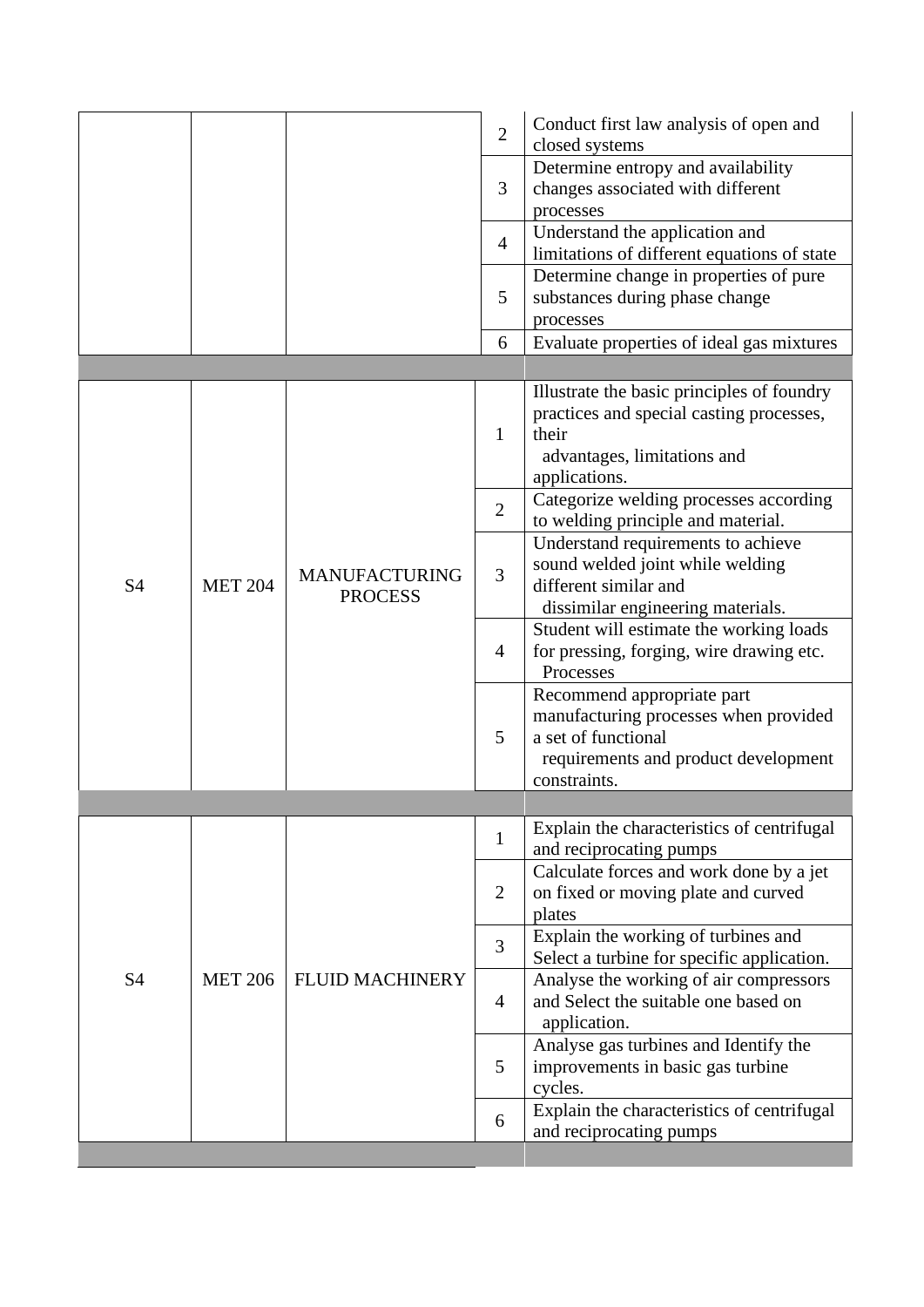| <b>S4</b> | <b>MEL 202</b> | FM & HM LAB                          | $\mathbf{1}$<br>$\overline{2}$<br>3<br>$\overline{4}$<br>5 | Determine the coefficient of discharge of<br>flow measuring devices (notches, orifice<br>meter<br>and Venturi meter)<br>Calibrate flow measuring devices<br>(notches, orifice meter and Venturi<br>meter)<br>Evaluate the losses in pipes<br>Determine the metacentric height and<br>stability of floating bodies<br>Determine the efficiency and plot the<br>characteristic curves of different types of<br>pumps and<br>turbines |
|-----------|----------------|--------------------------------------|------------------------------------------------------------|------------------------------------------------------------------------------------------------------------------------------------------------------------------------------------------------------------------------------------------------------------------------------------------------------------------------------------------------------------------------------------------------------------------------------------|
|           |                |                                      |                                                            |                                                                                                                                                                                                                                                                                                                                                                                                                                    |
|           |                | <b>MACHINE</b><br><b>TOOLS LAB-I</b> | $\mathbf{1}$                                               | The students can operate different<br>machine tools with understanding of<br>work holders<br>and operating principles to produce<br>different part features to the desired<br>quality.                                                                                                                                                                                                                                             |
|           | <b>MEL 204</b> |                                      | $\overline{2}$                                             | Apply cutting mechanics to metal<br>machining based on cutting force and<br>power<br>consumption.                                                                                                                                                                                                                                                                                                                                  |
| <b>S4</b> |                |                                      | 3                                                          | Select appropriate machining processes<br>and process parameters for different<br>metals.                                                                                                                                                                                                                                                                                                                                          |
|           |                |                                      | $\overline{4}$                                             | Fabricate and assemble various metal<br>components by welding and students will<br>be able<br>to visually examine their work and that<br>of others for discontinuities and defects.                                                                                                                                                                                                                                                |
|           |                |                                      | 5                                                          | Infer the changes in properties of steel on<br>annealing, normalizing, hardening and<br>tempering.                                                                                                                                                                                                                                                                                                                                 |
|           |                |                                      |                                                            |                                                                                                                                                                                                                                                                                                                                                                                                                                    |
|           |                |                                      | $\mathbf{1}$                                               | Explain the background of the present<br>constitution of India and features.                                                                                                                                                                                                                                                                                                                                                       |
|           |                |                                      | $\overline{2}$                                             | Utilize the fundamental rights and duties<br>Understand the working of the union                                                                                                                                                                                                                                                                                                                                                   |
| S4        | <b>MCN 202</b> | <b>CONSTITUTION OF</b>               | 3                                                          | executive, parliament and judiciary.                                                                                                                                                                                                                                                                                                                                                                                               |
|           |                | <b>INDIA</b>                         | $\overline{4}$                                             | Understand the working of the state<br>executive, legislature and judiciary.                                                                                                                                                                                                                                                                                                                                                       |
|           |                |                                      | 5                                                          | Utilize the special provisions and<br>statutory institutions                                                                                                                                                                                                                                                                                                                                                                       |
|           |                |                                      | 6                                                          | Show national and patriotic spirit as<br>responsible citizens of the country                                                                                                                                                                                                                                                                                                                                                       |